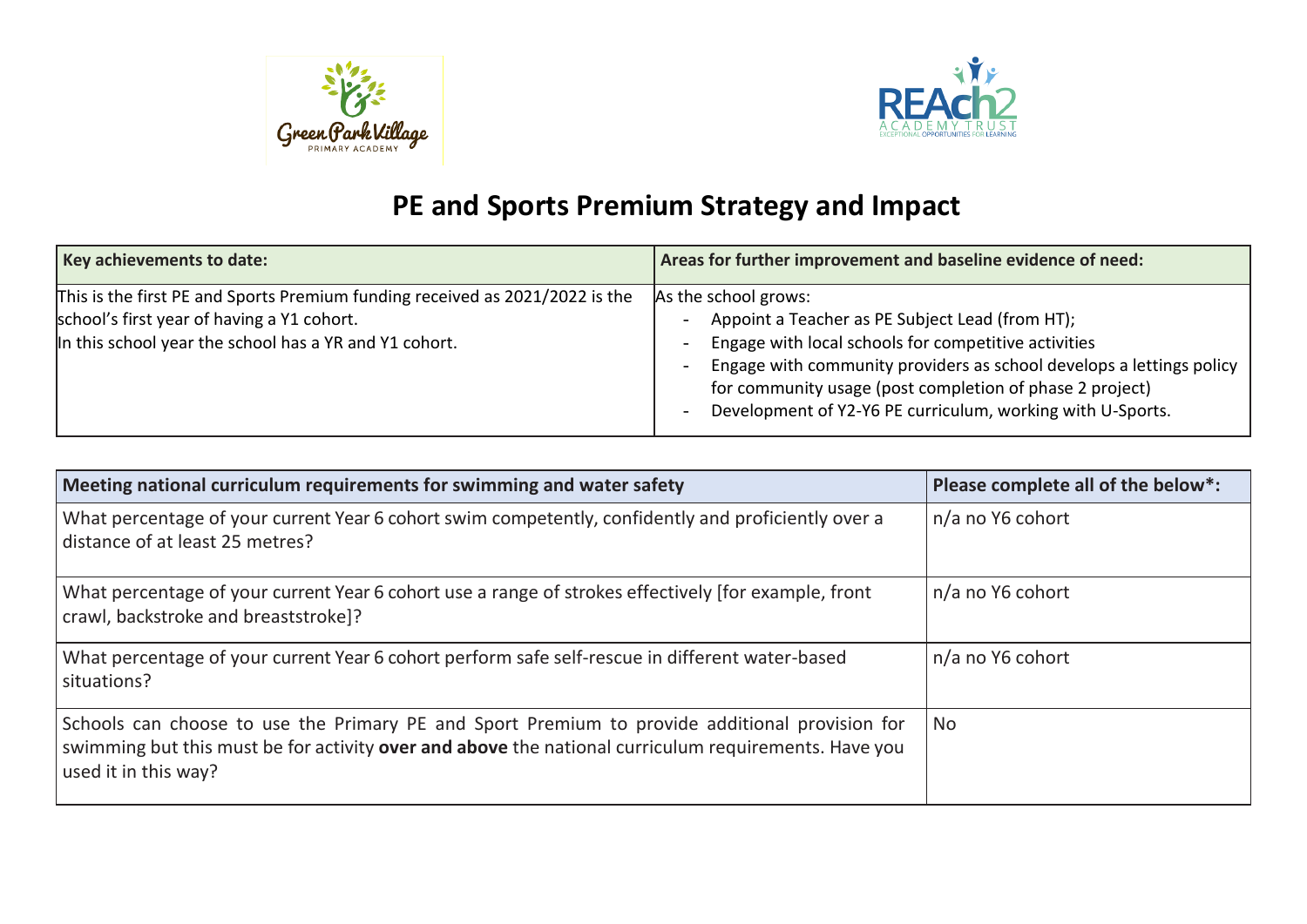| <b>Academic Year: 2021/2022</b>                                                                                                                                   | Total fund allocated: £16320                                                                                                                    | Date Updated: January 2022 |                                 |                                                                                                                                                                 |
|-------------------------------------------------------------------------------------------------------------------------------------------------------------------|-------------------------------------------------------------------------------------------------------------------------------------------------|----------------------------|---------------------------------|-----------------------------------------------------------------------------------------------------------------------------------------------------------------|
|                                                                                                                                                                   | (remaining 13% £2121.60)                                                                                                                        |                            |                                 |                                                                                                                                                                 |
| Key indicator 1: The engagement of all pupils in regular physical activity                                                                                        |                                                                                                                                                 |                            |                                 | Percentage of total allocation:                                                                                                                                 |
|                                                                                                                                                                   |                                                                                                                                                 |                            |                                 | 40%                                                                                                                                                             |
| School focus with clarity on<br>intended impact on pupils:                                                                                                        | Actions to achieve:                                                                                                                             | Funding<br>allocated:      | Evidence and impact:            | Sustainability and suggested<br>next steps:                                                                                                                     |
| Specialist sports provision for PE<br>lesson for each child                                                                                                       | Enlisting a Sports' Company - U-<br>Sports- to provide specialist PE/<br>sports provision for 2 hours per<br>week per year group                | £6552                      |                                 | Sustainability- CPD-Staff<br>members, in rotation, observe<br>the sessions to increase<br>knowledge/ skills capacity for a<br>range of sports skills activities |
| Key indicator 2: The profile of PE and sport being raised across the school as a tool for whole school                                                            |                                                                                                                                                 |                            | Percentage of total allocation: |                                                                                                                                                                 |
| improvement                                                                                                                                                       |                                                                                                                                                 |                            |                                 | 16%                                                                                                                                                             |
| School focus with clarity on<br>intended impact on pupils:                                                                                                        | Actions to achieve:                                                                                                                             | Funding<br>allocated:      | Evidence and impact:            | Sustainability and suggested<br>next steps:                                                                                                                     |
| Development of sporting activities<br>during lunch play on the MUGA to<br>support the behaviour and welfare of sports provision at lunchtimes $-$<br>all children | Enlisting a Sports' Company - U-<br>Sports- to provide specialist PE/<br>twice per week<br>Support staff leading a range of play<br>lactivities | £2047.50                   |                                 | Develop Peer Mentors and play<br>Leaders;<br>Assign a Lead Play role to staff<br>member- salary enhancement                                                     |
|                                                                                                                                                                   | Investment in quality resources $-$<br>including dance equipment for<br>creative play                                                           | £517                       |                                 |                                                                                                                                                                 |
|                                                                                                                                                                   | Developing Play Leaders (Y1)                                                                                                                    | £100                       |                                 |                                                                                                                                                                 |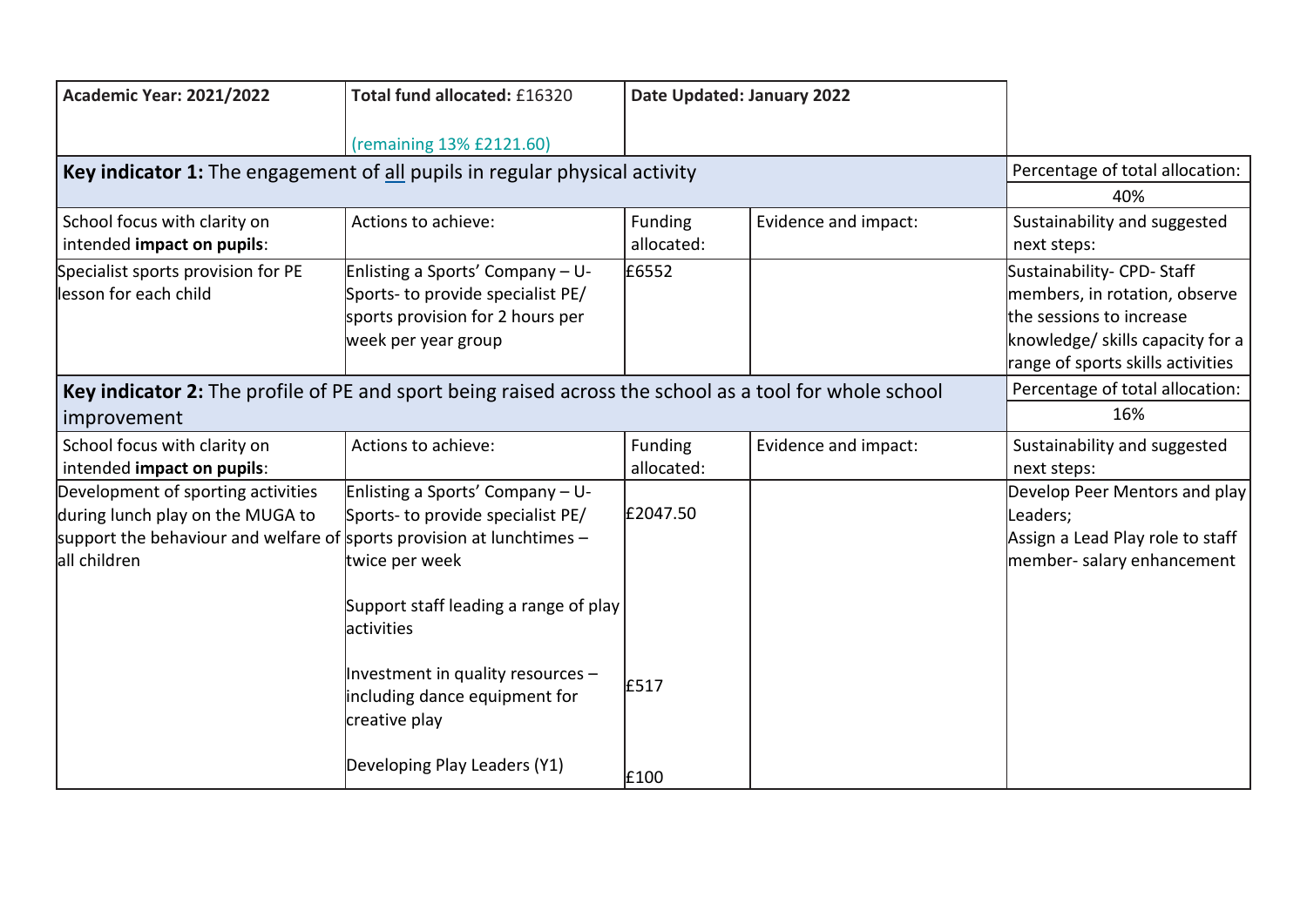| Key indicator 3: Increased confidence, knowledge and skills of all staff in teaching PE and sport                                                                                                                           |                                                                                                                                                                                                                                                                                                                               |                                 | Percentage of total allocation: |                                             |
|-----------------------------------------------------------------------------------------------------------------------------------------------------------------------------------------------------------------------------|-------------------------------------------------------------------------------------------------------------------------------------------------------------------------------------------------------------------------------------------------------------------------------------------------------------------------------|---------------------------------|---------------------------------|---------------------------------------------|
|                                                                                                                                                                                                                             |                                                                                                                                                                                                                                                                                                                               |                                 |                                 | 0%                                          |
| School focus with clarity on intended<br>impact on pupils:                                                                                                                                                                  | Actions to achieve:                                                                                                                                                                                                                                                                                                           | Funding<br>allocated:           | Evidence and impact:            | Sustainability and suggested<br>next steps: |
| CPD-Staff members, in rotation,<br>observe the specialist sessions to<br>increase knowledge/ skills capacity<br>for a range of sports skills activities                                                                     | Enlisting a Sports' Company - U-<br>Sports- to provide specialist PE/<br>sports provision for 2 hours per<br>week per year group                                                                                                                                                                                              | As above                        |                                 |                                             |
| Key indicator 4: Broader experience of a range of sports and activities offered to all pupils                                                                                                                               |                                                                                                                                                                                                                                                                                                                               | Percentage of total allocation: |                                 |                                             |
|                                                                                                                                                                                                                             |                                                                                                                                                                                                                                                                                                                               |                                 |                                 | 31%                                         |
| School focus with clarity on intended<br>impact on pupils:                                                                                                                                                                  | Actions to achieve:                                                                                                                                                                                                                                                                                                           | Funding<br>allocated:           | Evidence and impact:            | Sustainability and suggested<br>next steps: |
| Additional achievements:<br>After school sports clubs established,<br>with a range across sports and sports<br>skills offering at least one club to<br>each child wishing to attend a club-<br>duration 60 minutes per club | Develop offer of afterschool clubs: £5118.75<br>Autumn:<br>Gymnastics-Y1<br>Multi-Sports Y1<br>Spring 1:<br>Gymnastics-Y1<br>Multi-Sports Y1<br>Spring 2:<br>Gymnastics-Y1<br>Multi-Sports Y1<br>Gymnastics-YR<br>Multi-Sports YR<br>Summer:<br>Gymnastics-Y1<br>Athletics Y1<br>Gymnastics-YR<br>Athletics YR<br>Dance YR/Y1 |                                 |                                 |                                             |
| Key indicator 5: Increased participation in competitive sport                                                                                                                                                               |                                                                                                                                                                                                                                                                                                                               |                                 |                                 | Percentage of total allocation:             |
|                                                                                                                                                                                                                             |                                                                                                                                                                                                                                                                                                                               |                                 |                                 | 0%                                          |